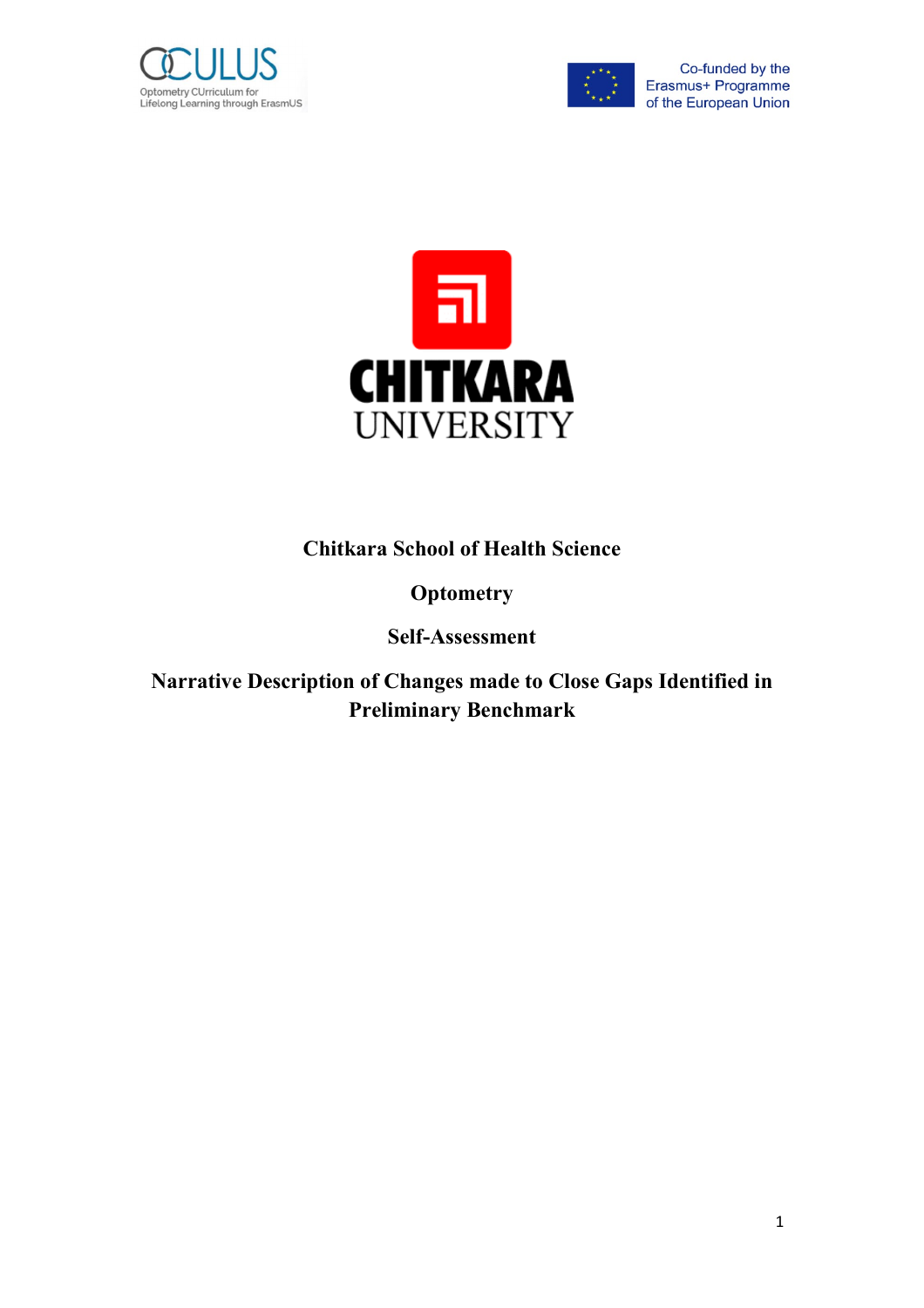



## **Introduction**

Chitkara School of Health Science received the opportunity of the preliminary ECOO benchmark report to make changes in the curriculum and to close all the gaps identified by ECOO. The inception of Chitkara School of Health Sciences took place in the year 2011. Optometry was one of the many departments that opened under the School in the year 2012. Till now 156 students have graduated and currently there are 133 students in the department. Students pay a 3 year fee of a total of 2lakh 36 thousand INR with the fourth year no payment and a modest stipend being given to the students. The Department has hospital collaborations with Sankara Eye Hospital, Ludhiana, Bangalore, Gujrat and Jaipur and Lotus Optometry College, Mumbai, Maharashtra.

### **The Structure of Optometry and Optometric Education in India with Specific Reference to Chitkara University**

In India, In 2012 programmes for optometry were established in Chitkara University. The Graduation and higher education structure in University. As a Chitkara School of Health Sciences degrees at Bachelor level and Masters Course in Optometry was introduced 7 years ago and Ph.D introduced in year 2014. The academic year begins in July. The course is of four years duration. Chitkara University, the best university in Punjab is a government-recognized university with the right to confer degrees as per the Sections 2(f) and 22(1) of the UGC Act, 1956.

Graduates have to undertake a written and practical examination. There does not appear to be any 'formal' timing/structure to this pre-registration process. CU students have an about 80-85% pass rate in every year examination, which can be taken at any point after graduating with a BSc Optometry.

According to the definition of World Council of Optometry (WCO), an organization which represents over 250,000 optometrists worldwide, "Optometry is a healthcare profession that is autonomous, educated, and regulated (licensed/registered), and optometrists are the primary healthcare practitioners of the eye and visual system who provide comprehensive eye and vision care, which includes refraction and dispensing, detection/diagnosis and management of disease in the eye, and the rehabilitation of conditions of the visual system".

Refractive error services provide a practical entry point into the eye health system for those needing correction. With 88.2% of blindness avoidable in India, it is important to provide a comprehensive ocular health examination alongside the refractive error services.

Fully qualified optometrists with a minimum of four years of training are qualified to: Prescribe the latest advances in spectacle lenses including progressive, aspheric, and safety/protective spectacles based on the visual needs of the patient, prescribe rigid and soft contact lenses including orthokeratology,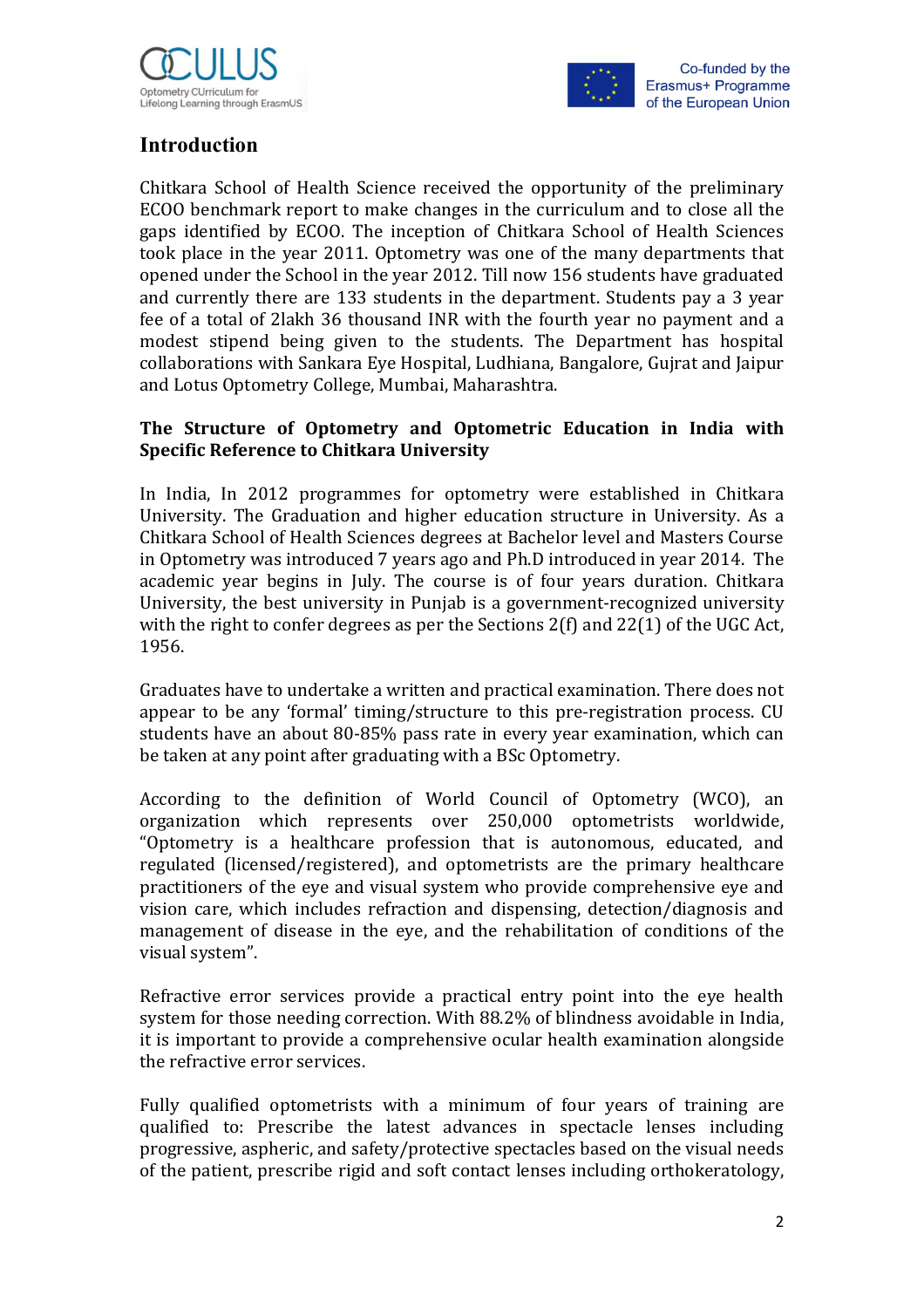



Co-funded by the Erasmus+ Programme of the European Union

frequent replacement, and extended wear contact lenses, conduct complex contact lens fitting for paediatric eye conditions, keratoconus, postsurgical complications, eye trauma, and corneal ectasia, prescribe vision therapy, vision training or orthoptic treatment for children with learning problems or common binocular vision disorders, including strabismus and ambylopia, provide low vision and rehabilitative services-vision aids assisting visually impaired people to use their functional vision more effectively, detector diagnose ocular conditions and associated systemic health conditions, and refer them to appropriate health care professionals, and offer counselling services on preventive vision care.

The services offered by an optometrist vary from country to country. The scope of practice of optometry in India is still poorly defined. The public do not have a clear understanding of the role and responsibility of optometrists in the healthcare system. There are multiple cadres of optometrists providing eye care services with varying levels of skill and training.

Comprehensive vision care comprises evaluation, assessment, management, and coordination of a wide range of health care needs with appropriate referral to ophthalmologists or general practitioners when required. In addition to early detection and preventative care, optometrists educate patients regarding the status of their vision and eye health, advise when to seek assistance to ensure early intervention, promote lifestyle choices to ensure good vision and health, provide information regarding visual ergonomics, identify environmental hazards to the eyes and vision, and educate the community to prevent problems and maintain ocular health.

Ongoing communication and common referral systems between optometrists, ophthalmologists, and other medical and rehabilitation professionals provide improved patient management and benefit public wellbeing. Four-year trained optometrists are able to take an active role in the co-management of vision and eye care problems of their patients along with general practitioners and other health professionals. At present, co-managed care between ophthalmologists and optometrists is relatively uncommon in India. With more four-year trained optometrists and the regulation of practice and education, it is expected that highly trained optometrists will play a vital role in inter-professional communication.

Indian two-year diploma optometrists are trained in refraction, and some also have training in contact lenses, ocular disease detection, diagnosis as well as binocular vision and low vision. Eye care personnel with fewer than four years training are less expensive to train; however, they lack the theoretical underpinning, critical thinking skills and ability to contribute to clinical decisionmaking and vision research. Ophthalmologists require much more expensive training to be able to provide these services.

Four-year trained optometrists offer a reasonable human resource approach as they acquire sufficient basic training and experience to provide comprehensive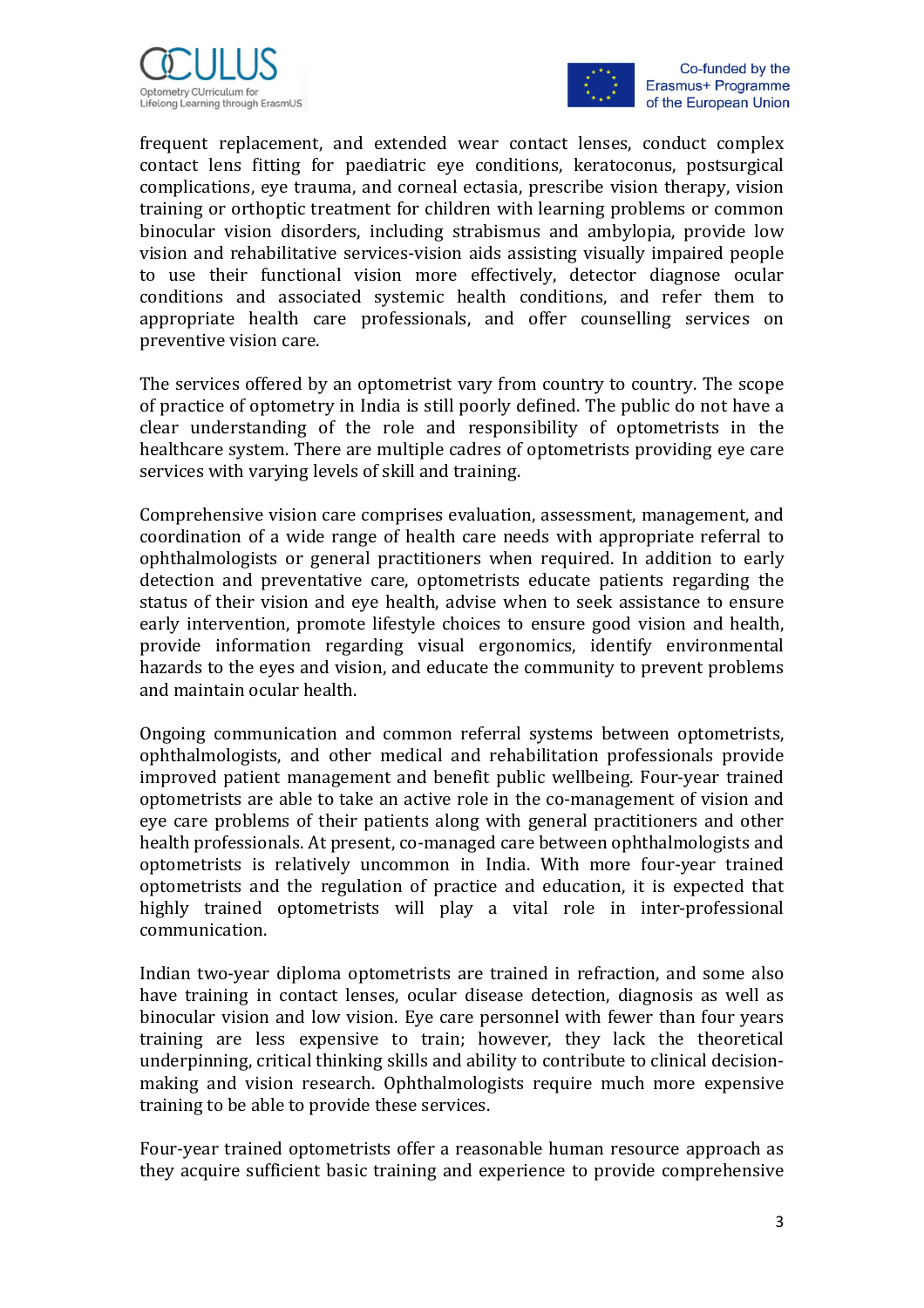



vision care. Four-year trained optometrists are able to perform comprehensive examination of both the internal and external structures of the eye, carry out subjective and objective tests to evaluate patients' vision, analyse the test findings, and establish a diagnosis and initiate appropriate management. It is thus more efficient to use four-year trained optometrists, freeing up ophthalmologists for surgery and for treatment of complex cases.

It is not cost effective for the eye health system to provide refractive and ocular disease detection only in tertiary eye health services. Regulated and standardized 4 year trained optometrists can make a major contribution to eye care in a more convenient and cost effective way at a community level.

Optometry in India is making progress toward regulation. The Optometry Council of India, which is due to commence in late 2012, will serve as a peer reviewed independent statutory body to promote high standards of professional practice and conduct and assure quality control in education and in the practice of optometry. The council will deal with complaints against registered optometrists regarding matters of professional misconduct, and implement disciplinary action against those who do not adhere to the code of practice. Therefore, the scope of practice needs to be clearly defined.

Entry requirements for the student seeking admission in B.optometry should have minimum  $60\%$  marks in  $12<sup>th</sup>$  grade or equivalent exam with Chemistry and Physics as compulsory subjects. The admission is based purely on merit. During admission process, the University follows reservation policy as decided by the State.

#### **Departmental Structure**

### **Faculty**

There are 13 full time Optometry faculties, 3 PhD and 10 Master in Optometry, 1 Bachelor in Optometry.

#### **Facilities**

The College has an Optometry clinic/lab, which is open to the public. Clinical services include: general intake (refraction and binocular vision), contact lenses and visual therapy/training. External clinics include screening programmes for children, low vision clinic at the Sankra Eye Hospital. Where each student attends for four hours duration eight times during their 3 and 4 year as an observer.

The lab has the Aperture ruler, Chair unit, I – Test, Keratometer, Log MAR Chart, Low vision kit, Lensometer, Slit lamp, Snellen chart, Trial lens set, Grand Seiko auto refractometer, Topcon slitlamp SLD2 with imaging system, Binocular vision equipments –BERNELL, Volk 20 D, Keeler indirect ophthalmoscope, Welch allyn combo ophthalmoscope and retinoscope, Keeler indirect opthalmoscope with video imaging system, Digital vision acuity chart, Applanation tonometer (AT),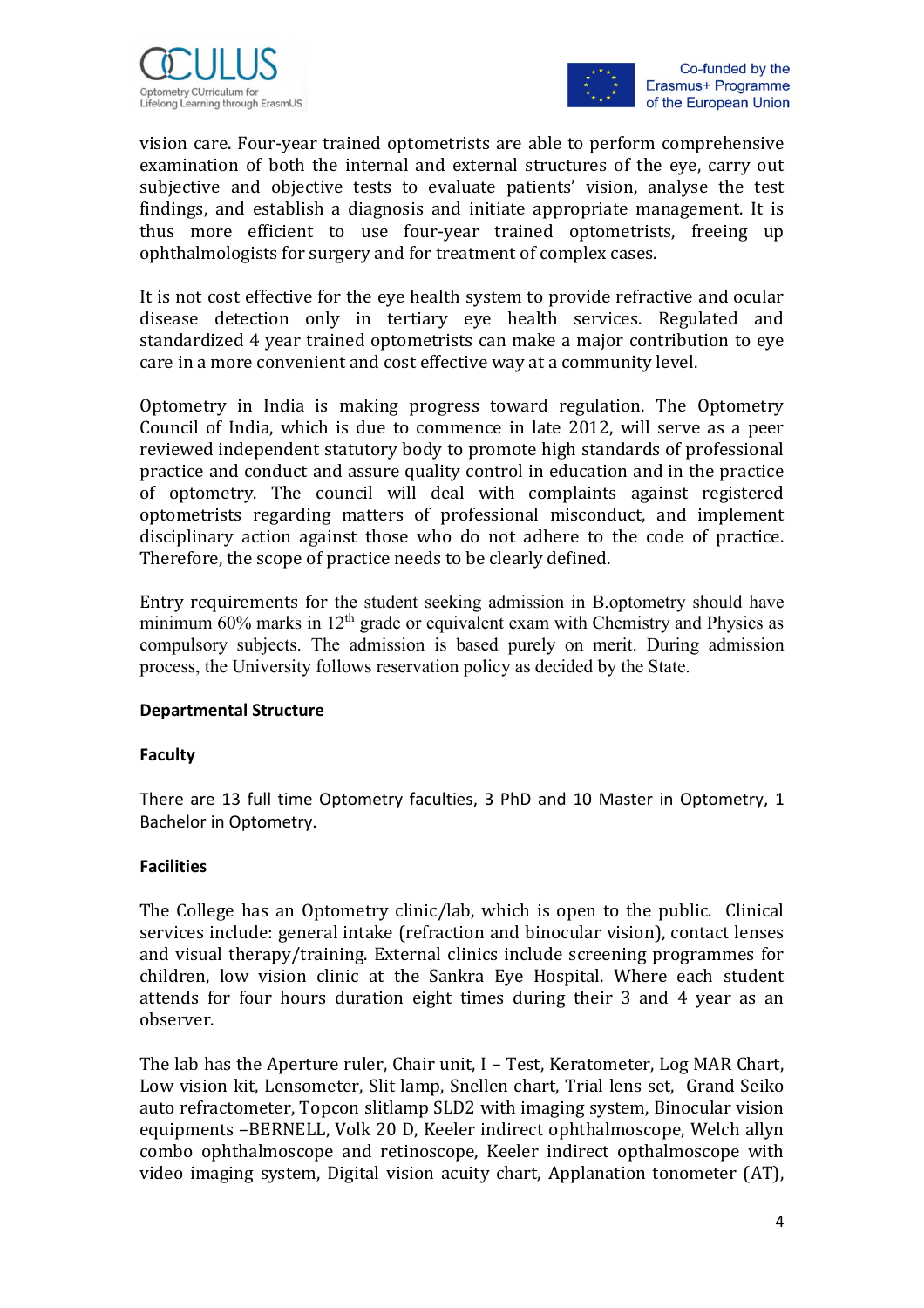



Dispensing kit, Vision Drum, Tranaglyph (bought with OCULUS funds). The students have a requirement to do a minimum number of patients with these instruments. This is an excellent teaching instrument. When a patient presents with pathology the faculty of optometry can show the fundus to all the students and not just the student examining the patient.

#### **Syllabus and module Specification**

#### **General Optometry Clinic**

Students are posted in General Optometry clinic from Second year onwards, Second year students Observe the patient and third year students perform Routine Optometry evaluation on community patients under Optometrist supervision

Changes made to close the gaps:

- 1. Students will be working Minimum 10 case under supervision
- 2. Students will be evaluated by Optometrist using Rubrics

#### **Contact Lens Clinic**

Students are posted in third year, where they are practicing on each other; whereas final year's students (interns) they are fitting on patients.

A change made to close the gaps was making a final station based competency

- 1. Students will be working Minimum 10 case under supervision (in third year)
- 2. Students will be evaluated by Optometrist using Rubrics
- 3. Final year students will be fitting on patients under supervision of Senior Optometrist.

#### **Binocular Vision and Visual Training**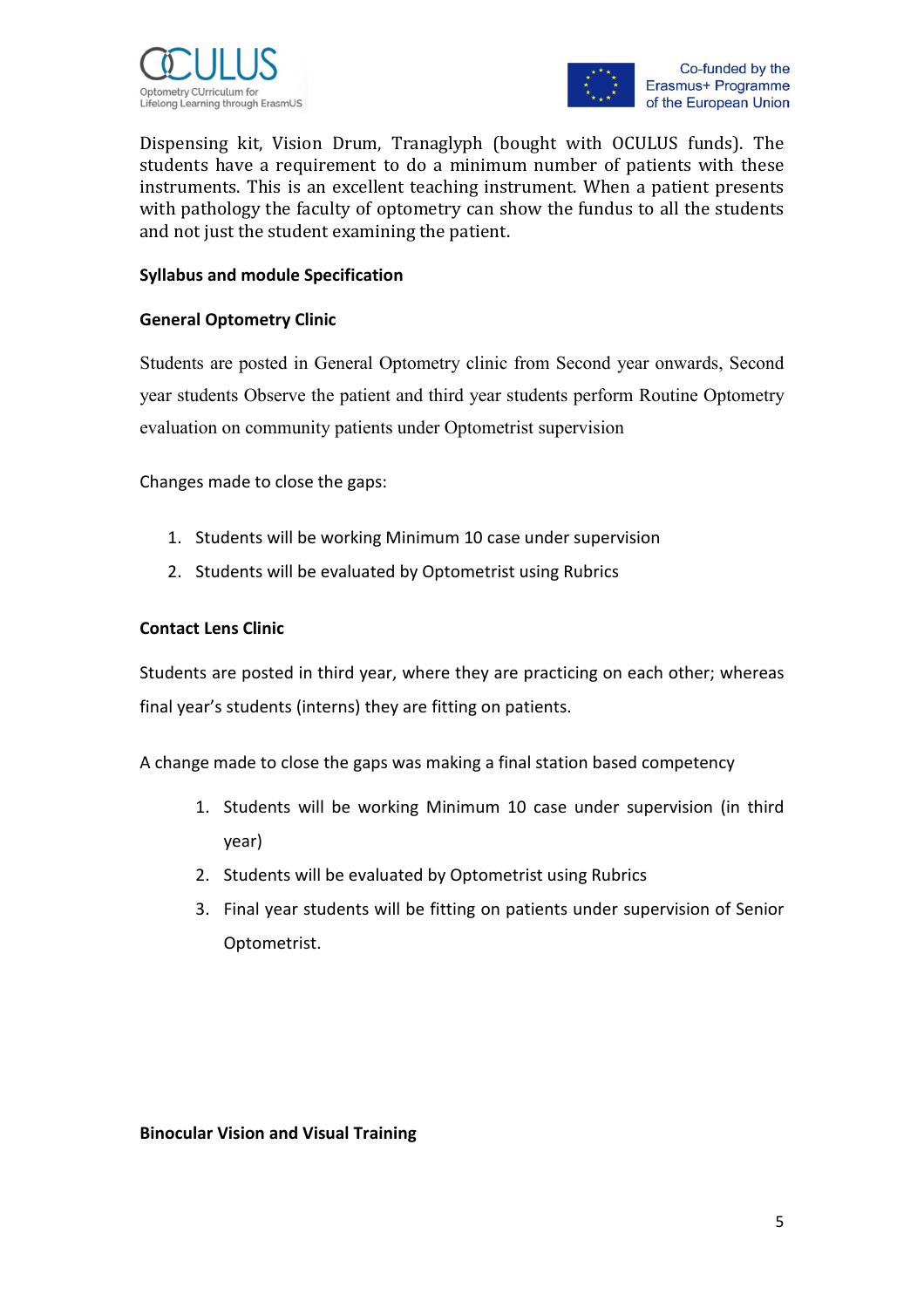



Students are posted in third year, where they are practicing on each other; whereas final year's students (interns) they are evaluating patients and giving therapy.

A change made to close the gaps was making a final station based competency

- 1. Students will be working Minimum 10 case under supervision (in third year)
- 2. Students will be evaluated by Optometrist using Rubrics
- 3. Final year students will be practicing on patients under supervision of Senior Optometrist.

#### **Dispensing Clinic**

Second year and third year students will be posted in Optical outlets

A change made to close the gaps was making a final station based competency

- 1. Students will be observing in second year
- 2. Students will be fitting spectacles on each other in Third year under supervision of Optometrist
- 3. Students will be evaluated by Optometrist using Rubrics
- 4. Final year students will be practicing on patients under supervision of Senior Optometrist, they will be evaluated with the help of Rubrics.

#### **Low Vision**

Third year students observe Low vision Patients and they have to do 5 cases in 3rd year under supervision of Optometrist.

A change made to close the gaps was making a final station based competency

- 1. Students will be observing in third year
- 2. Students will be evaluating Low vision Patient in third year
- 3. Students will be evaluated by Optometrist using Rubrics

#### **Assessment**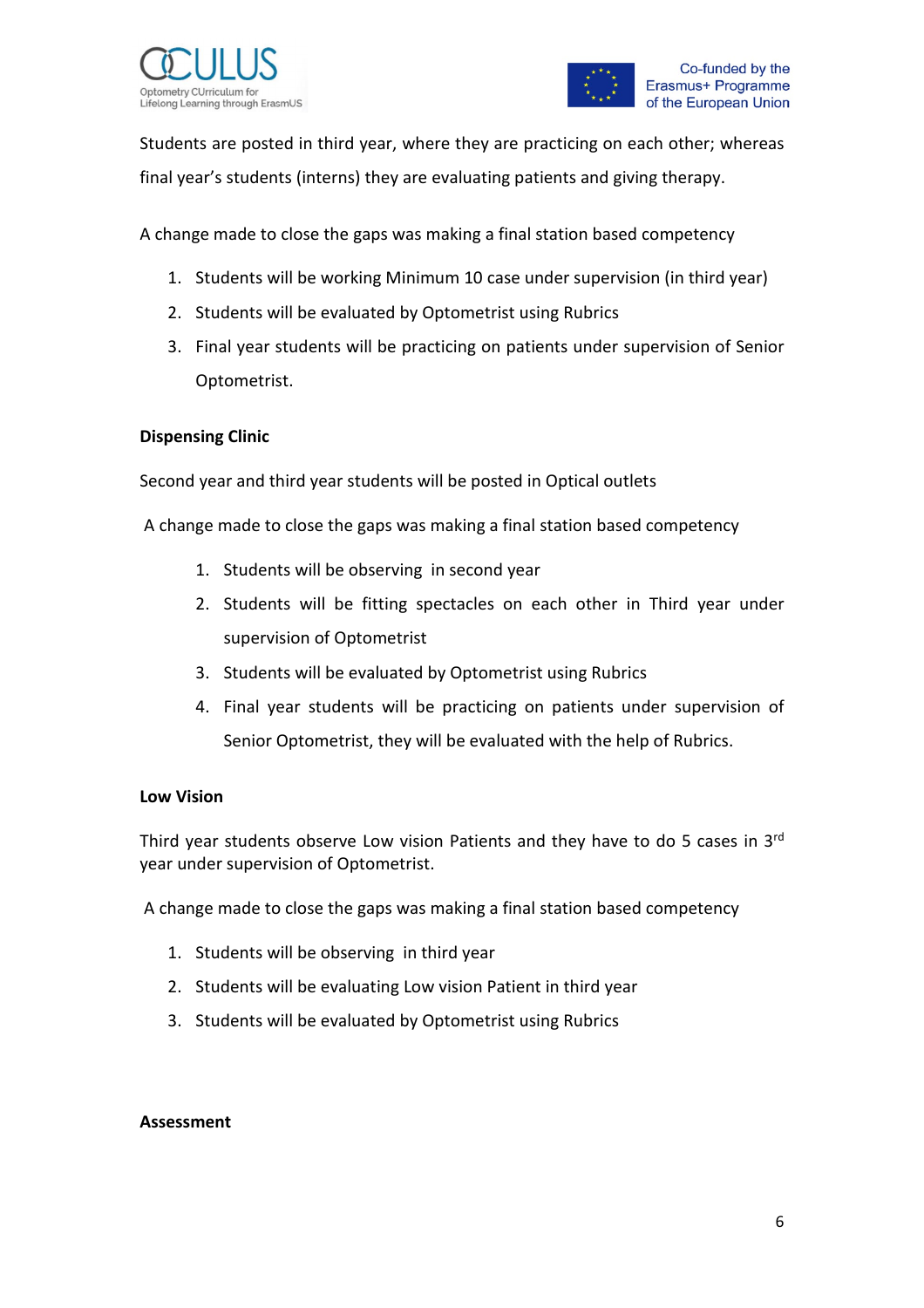



All labs now have OSCE exams so that every clinical competency is tested. Students may not pass labs until they show proficiency is all clinical competencies.

#### **Portfolio**

Final year students (Interns) need to submit detail description of cases done in Internship (evaluated by senior Optometrist)

#### **Clinical Cases:**

The students are required to submit 20 cases throughout their studies according to ECOO format.

**The Self-Assessment Document – A new self-assessment document generated via OSAT has been provided**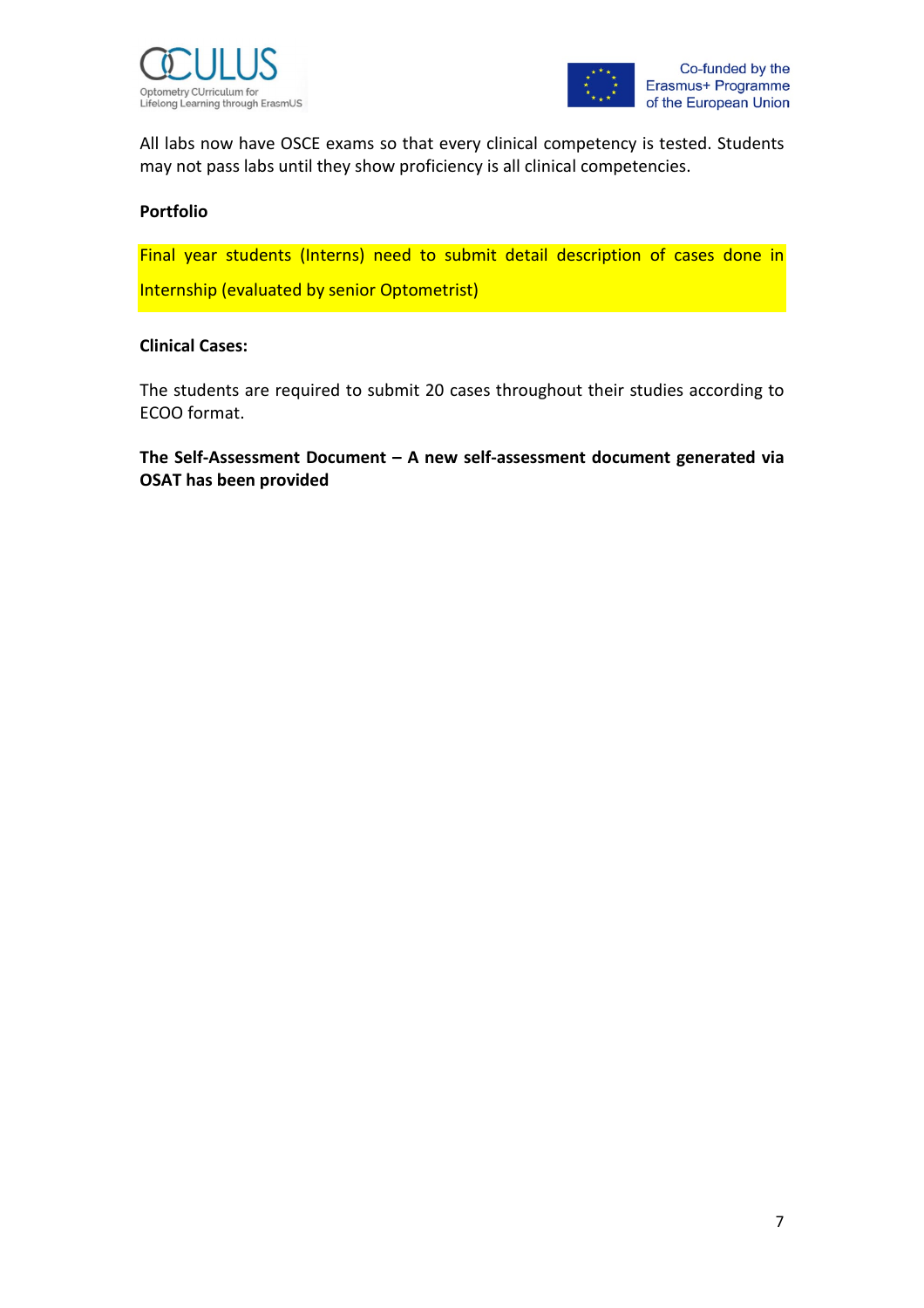



# **Benchmarking Opinion against the Knowledge Base and Competencies of the European Diploma in Optometry for Chitkara University**

# *This opinion is based on the Panel's analysis of the documents supplied and on discussions at the Chitkara School of Health Science.*

## **Colour Coding**

| <b>Knowledge Base</b>                  | <b>Knowledge base</b><br>for European Diploma competencies |  |
|----------------------------------------|------------------------------------------------------------|--|
| <b>Clinical/Practical competencies</b> | <b>Clinical/practical</b><br>European Diploma competencies |  |
|                                        | Benchmarking Opinion Satisfactory                          |  |
|                                        | Benchmarking Opinion Some weaknesses                       |  |
|                                        | Benchmarking Opinion Inadequate                            |  |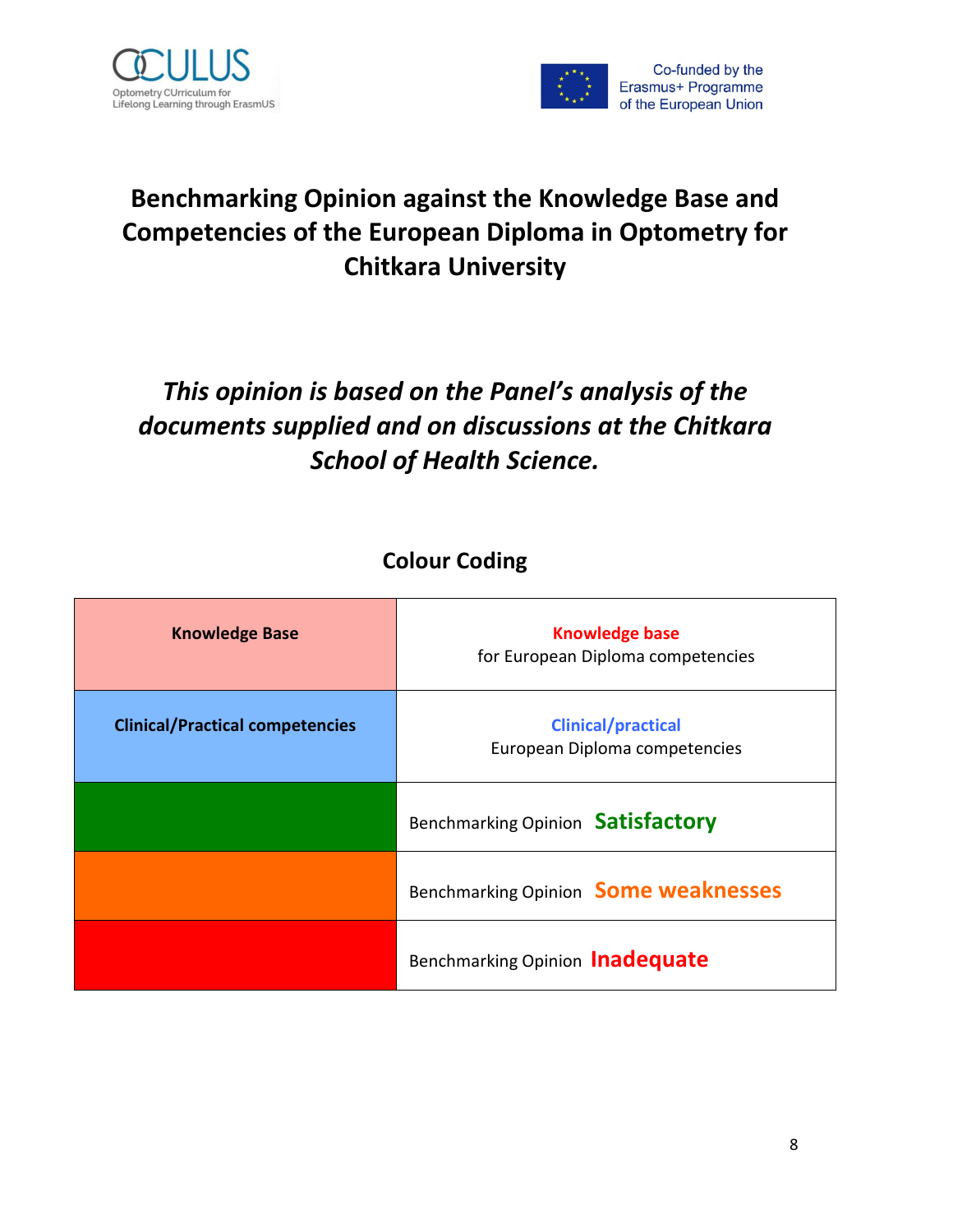| Self-<br><b>Assessment</b><br><b>Document</b><br><b>Competency</b><br><b>Areas</b> | <b>Provisional</b><br><b>Opinion</b> | <b>Present</b><br><b>Status</b>   | <b>ECOO Comments</b>                                                       | <b>Method of Gap</b><br>closure (workshop,<br>patient expansion,<br>other)                                                          |
|------------------------------------------------------------------------------------|--------------------------------------|-----------------------------------|----------------------------------------------------------------------------|-------------------------------------------------------------------------------------------------------------------------------------|
| <b>Optical</b><br><b>Appliances</b>                                                |                                      | <b>Changed</b> to<br><b>Green</b> | Criteria, who<br>assesses?                                                 | Faculty and senior<br>optometrist will<br>assess based on<br>Rubrics<br>Practical<br>examination in<br>clinical skills              |
| <b>Occupational</b><br><b>Optics</b>                                               |                                      | <b>Changed</b> to<br><b>Green</b> | Written exam for<br>Practical skill.                                       | Practical<br>examination and<br>viva<br>We will take<br>students for factory<br>visit and vision<br>screening in various<br>factory |
| <b>Visual</b><br><b>Perception</b>                                                 |                                      |                                   | Missing<br>Psychophysics                                                   | Will add in Ocular<br>Physiology                                                                                                    |
| <b>Vision and</b><br><b>Ageing</b>                                                 |                                      | <b>Changed</b> to<br><b>Green</b> | Development only 1<br>hr?                                                  | Increased number of<br>hours in syllabus                                                                                            |
| <b>Refraction</b>                                                                  |                                      | <b>Changed</b> to<br><b>Green</b> | Not much on<br>anamnesis<br>(History $\&$<br>Symptoms)                     | Rubrics is use for<br>teaching and<br>evaluation                                                                                    |
| <b>Low Vision</b>                                                                  |                                      |                                   | No "Steady Eye"<br>No practical SA doc                                     | Eccentric viewing<br>training is added in<br>Low vision<br>Low vision Rubrics                                                       |
|                                                                                    |                                      |                                   | More information<br>needed                                                 | is use for teaching<br>and assessment                                                                                               |
| <b>Contact</b><br><b>Lenses</b>                                                    |                                      |                                   | Ortho K Not on p22<br>of programme spec<br>as stated in Self<br>Assessment | Ortho-K introduced<br>for B. Optom.                                                                                                 |
|                                                                                    |                                      |                                   | <b>Assessment Criteria?</b><br>Who assesses?                               | Faculty will assess<br>on the basis of<br><b>Rubrics</b>                                                                            |
| Investigative<br><b>Techniques</b>                                                 |                                      | <b>Changed</b> to<br><b>Green</b> | Reinoscopy?<br>Only confrontation<br>fields? Indirect<br>ophthalmoscopy?   | Rubrics is installed<br>for Retinoscopy,<br>Visual field<br>analyzer practical<br>for $3rd$ year student                            |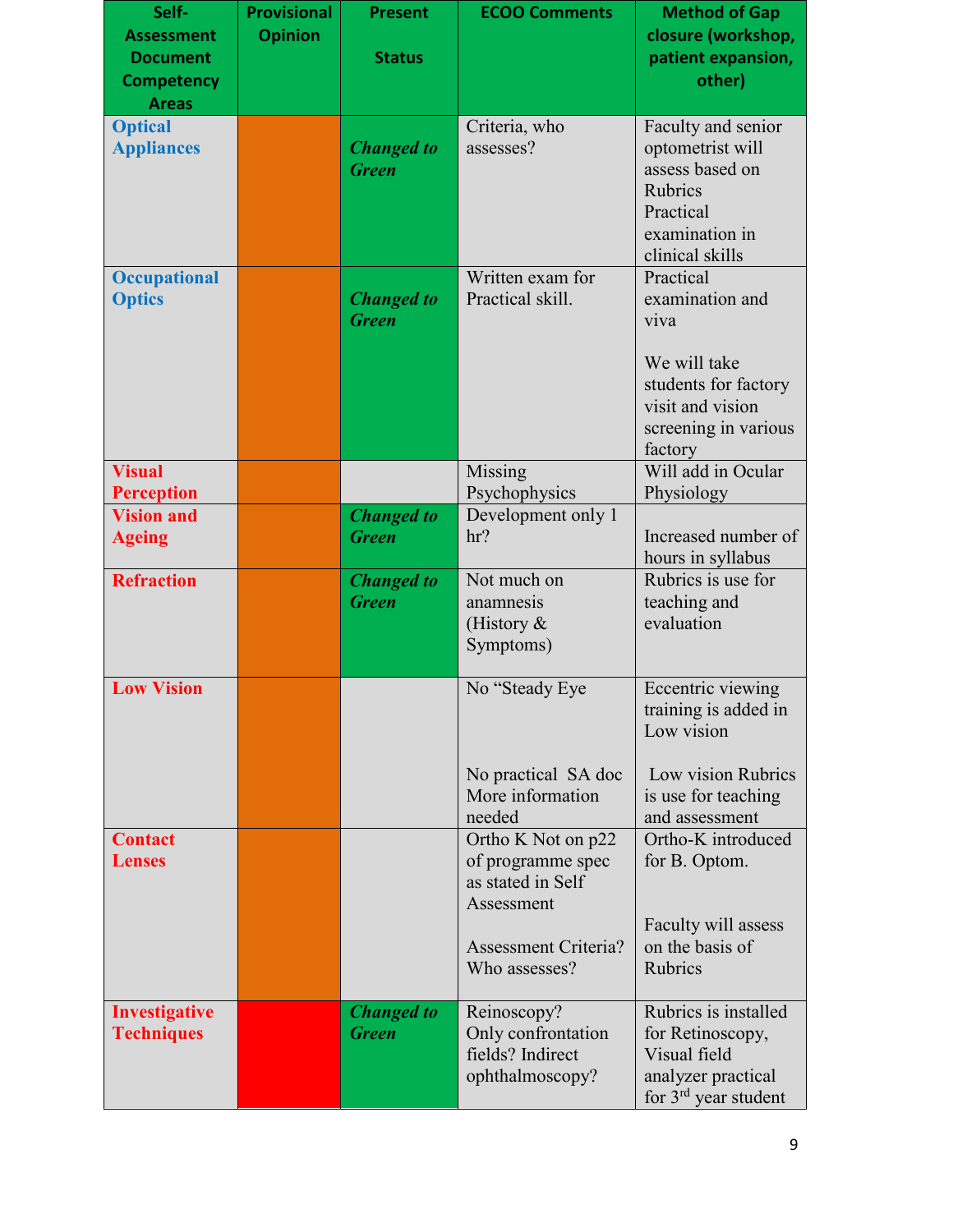



Co-funded by the<br>Erasmus+ Programme<br>of the European Union

| <b>Paediatric</b><br><b>Optometry</b>                                 | <b>Changed</b> to<br><b>Green</b> | Cycloplegic<br>refraction not<br>mentioned in HSL<br>5302 p24 Prog spec                     | CyclopIegic<br>refraction Added in<br>syllabus                                                  |
|-----------------------------------------------------------------------|-----------------------------------|---------------------------------------------------------------------------------------------|-------------------------------------------------------------------------------------------------|
| <b>Refractive</b><br><b>Surgery</b>                                   |                                   | In Advances in<br><b>Optometry Semester</b><br>6?                                           | Investigative<br>procedure are added<br>in 4 sem                                                |
| <b>Refraction</b>                                                     | <b>Changed to</b><br><b>Green</b> | Assessment criteria?<br>Written Exam for<br>skill?<br>Patient numbers, all<br>10?           | Rubrics is use for<br>teaching and<br>assessment                                                |
| <b>Ocular</b><br><b>Motility</b>                                      | <b>Changed to</b><br><b>Green</b> | Criteria, who<br>assesses?<br>Written exam for<br>practical skill.                          | Rubrics is use for<br>teaching and<br>assessment                                                |
| <b>Investigative</b><br><b>Techniques</b>                             | <b>Changed</b> to<br><b>Green</b> | Indirect<br>ophthalmoscopy,<br>visual fields, diag.<br>drugs?<br>Criteria, who<br>assesses? | Will be assess by<br>faculty with the help<br>of rubrics                                        |
| <b>Paediatric</b>                                                     | <b>Changed</b> to<br><b>Green</b> | Criteria, who<br>assesses?<br>Cycloplegic<br>experience?                                    | Cycloplegic is<br>practically added in<br>3 <sup>rd</sup> year and<br>assessment via<br>rubrics |
| <b>Investigative</b><br><b>Techniques</b><br><b>Optometry</b>         | <b>Changed</b> to<br><b>Green</b> | Indirect<br>ophthalmoscopy<br>Visual fields,<br>Diagnostic drugs                            | Diagnostic drugs in<br>2nd year and<br><b>Indireact and Visual</b><br>field in 3rd year         |
| <b>Neuroscience</b>                                                   |                                   | Seems to cover basic<br>physiology rather<br>than neuroscience                              | Will discuss in<br>board of studies<br>meeting                                                  |
| <b>Pathology and</b><br><b>General</b><br><b>Medical</b><br>disorders |                                   | 3203 is mostly<br>ocular pathology.<br>Systemic disease in<br>5301                          | Will discuss in<br>board of studies<br>meeting                                                  |
| <b>Ocular</b><br><b>Pharmacology</b>                                  | <b>Changed to</b><br><b>Green</b> | Not clear that it<br>covers clinical<br>diagnostic drugs                                    | Number of hours in<br>Ocular<br>pharmacology are<br>increase                                    |
| <b>Abnormal</b>                                                       |                                   | 5303 and 5310 have                                                                          | Detail is added in                                                                              |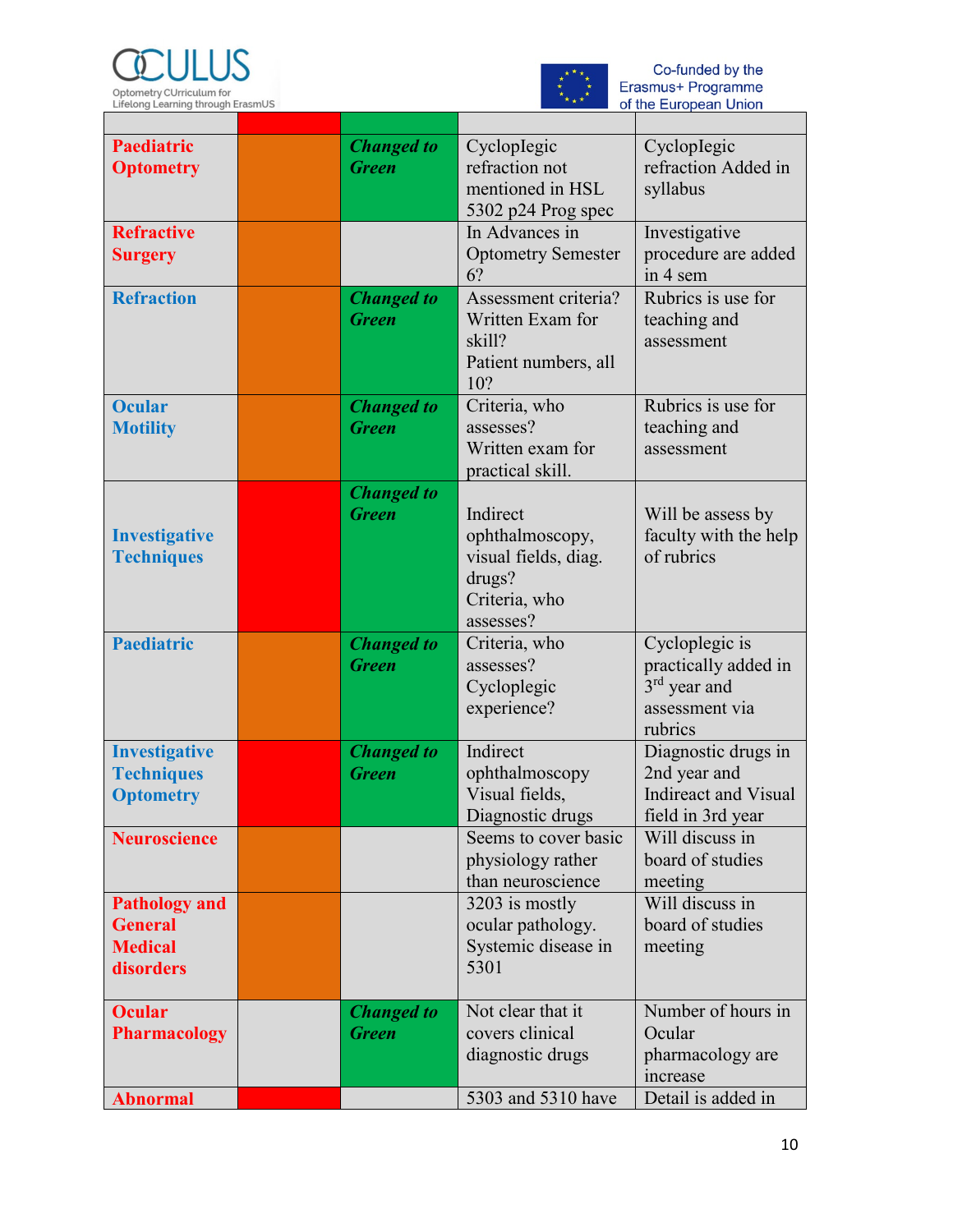



Co-funded by the<br>Erasmus+ Programme<br>of the European Union

| LIFE COTING LEGALITING LITERATURE CONTINUES<br>VI LIIG LUIVUGII VIIIVII |  |                      |                             |                       |  |
|-------------------------------------------------------------------------|--|----------------------|-----------------------------|-----------------------|--|
| <b>Ocular</b>                                                           |  |                      | minimal detail in           | Ocular disease part I |  |
| <b>Conditions</b>                                                       |  |                      | syllabi.                    | and II                |  |
| <b>Investigative</b>                                                    |  | <b>Changed to</b>    | <b>Fields</b> confrontation | VFA is added in 2rd   |  |
| <b>Techniques</b>                                                       |  | <b>Green</b><br>only |                             | year and students     |  |
|                                                                         |  |                      |                             | will evaluate in 3rd  |  |
|                                                                         |  |                      |                             | year                  |  |
| <b>Refractive</b>                                                       |  |                      | Do students see any         | yes                   |  |
| <b>Surgery</b>                                                          |  |                      | post-refractive             |                       |  |
|                                                                         |  |                      | surgery patients?           |                       |  |
| <b>Abnormal</b>                                                         |  | <b>Changed</b> to    | Who assesses in             | Documentation in      |  |
| <b>Ocular</b>                                                           |  | <b>Green</b>         | clinics? What               | log book and          |  |
| <b>Conditions</b>                                                       |  |                      | Criteria?                   | evaluation on the     |  |
|                                                                         |  |                      | Any patient                 | basis of Rubrics      |  |
|                                                                         |  |                      | experience?                 |                       |  |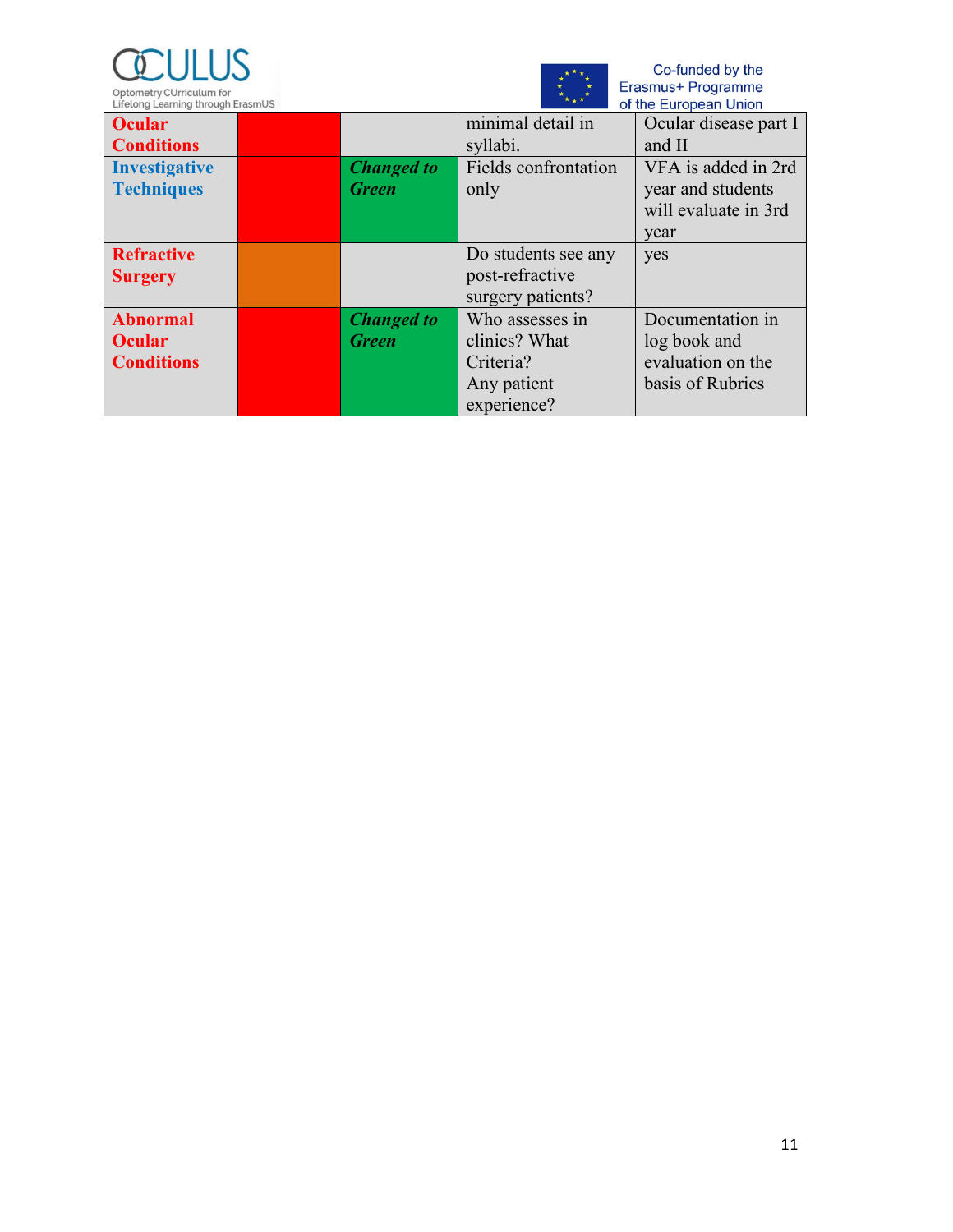





| Sr               | Name of Course coordinator | Course                         | Qualification  |
|------------------|----------------------------|--------------------------------|----------------|
| No.              |                            |                                | status         |
| 1.               | Ms. Indu                   | General anatomy                | <b>Masters</b> |
| 2.               | Dr. Kiranjeet Kaur         | <b>General Physiology</b>      | Ph. D          |
| 3.               | Ms. Pallavi Aggarwal       | <b>General Biochemistry</b>    | <b>Maters</b>  |
|                  |                            | <b>Ocular Biochemistry</b>     |                |
|                  |                            | <b>Nutrition</b>               |                |
| $\overline{4}$ . | Mr. Ravinder Singh         | Fundamental of                 | <b>Masters</b> |
|                  |                            | computer applications          |                |
|                  | Ms. Alpana                 | <b>Communication and Soft</b>  | <b>Masters</b> |
|                  |                            | Skills I                       |                |
| 6.               | Ms. Rajveer Kaur           | <b>Environmental science</b>   | <b>Masters</b> |
| $\overline{7}$ . | Dr. Anita Gupta            | <b>Physical Optics</b>         | Ph.D           |
|                  |                            | <b>Geometric Optics</b>        |                |
| 8.               | Ms. Renu Thakur            | Ocular Physiology              | <b>Masters</b> |
|                  |                            | Ocular Diseases   & II         |                |
|                  |                            | Visual Optics I & II           |                |
|                  |                            | <b>Clinical Examination of</b> |                |
|                  |                            | Visual system                  |                |
|                  |                            | Pathology                      |                |
|                  |                            | <b>Optometric Optics II</b>    |                |
|                  |                            | Basic & Ocular                 |                |
|                  |                            | Pharmacology                   |                |
| 9                | Mr. Nooruz                 | <b>Ocular Anatomy</b>          | <b>Masters</b> |
|                  |                            | <b>Optometric Instruments</b>  |                |
|                  |                            | <b>Contact Lens I</b>          |                |
|                  |                            | <b>Contact Lens II</b>         |                |
|                  |                            | <b>Dispensing Optometry</b>    |                |
|                  |                            | <b>Optometric Optics</b>       |                |
|                  |                            | <b>Physical Optics</b>         |                |
| 10.              | Mr. Yaveesh                | <b>Basic Accountancy</b>       | <b>Masters</b> |
|                  |                            | Workshop                       |                |
|                  |                            | Disaster Management            |                |
|                  |                            | Human Rights & human           |                |
|                  |                            | values                         |                |
| 11.              | Ms. Ritu                   | <b>Ocular Microbiology</b>     | <b>Masters</b> |
| 12.              | Dr. Navita                 | <b>Optometric Research</b>     | Ph. D          |
|                  |                            | Methodology                    |                |
| 13               | Ms. Kritika                | <b>Systemic Disease</b>        | <b>Masters</b> |